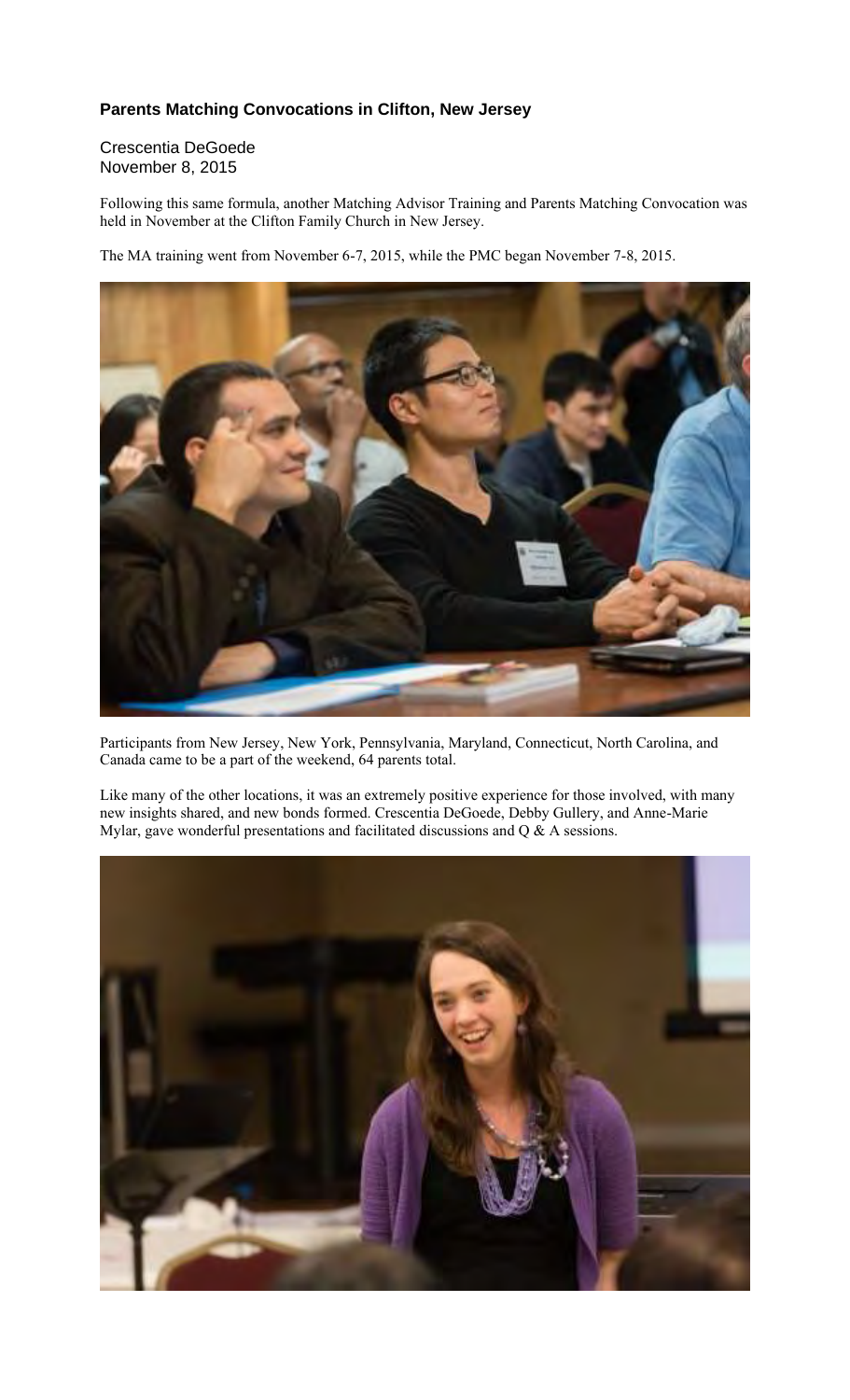Here is what some of the NJ participants said:

"Wonderful presenters and content! I feel new pride in True Parents and our matching and Blessing tradition. I got substantial guidance on how to prepare for the process."



"Simply excellent. I was inspired and learned so much and I am really impressed by the level of the entire program. Every aspect was very meaningful to me and I really loved the program."



"The aspect of the convocation that was most meaningful to me was the deep vertical heart and wide embracing love to care for every unique family situation."

"Thank you for not just giving information but also giving deep inspiration. I feel I have been to a wonderful workshop."

"As my first experience, I felt refreshed and grateful for all the information given, and all the